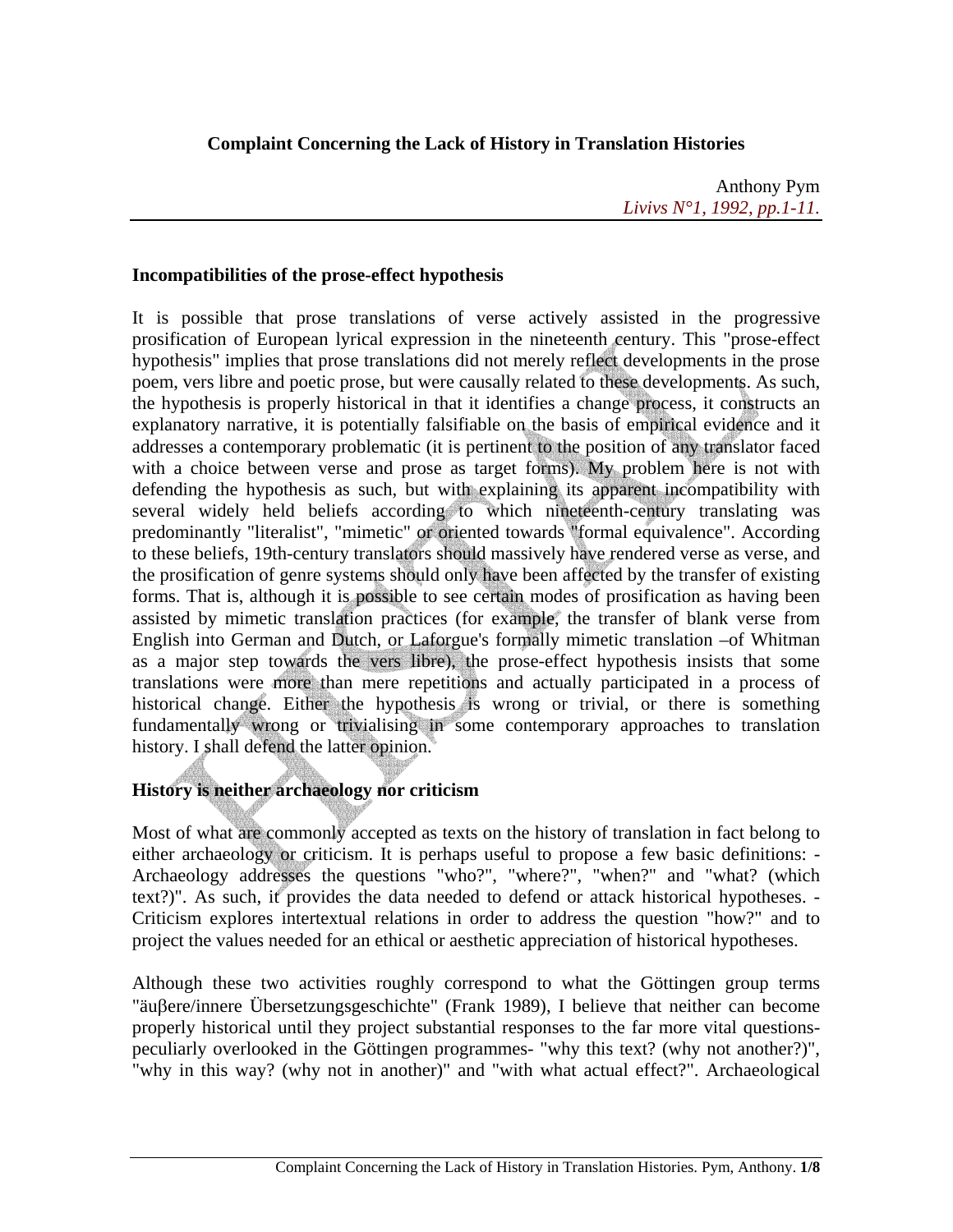research can reveal circumstantial motives obliquely pertinent to such questions (e.g. "Mallarmé translated Poe in order to fleece an American publisher"); criticism may provide more theoretical insights (e.g. "Baudelaire translated Poe in order to create a doppelgänger"); but neither archaeology nor criticism are able to formulate hypotheses or problematics strictly pertinent to dynamics of change; neither archaeology nor criticism are able to justify and describe the finality of their potentially unlimited gathering of "fascinating" data or random recovery of "forgotten" texts. In an age of excessive information and limited orientation, it is simply dangerous to assume that an incipient discipline must accumulate data before it can say why it should accumulate data. Good answers depend on good questions, and neither archaeology nor criticism are designed to formulate the basic historical question "why?".

#### **Three superficial views**

This problem may be appreciated through the analysis of three textual fragments which, although they have something of archaeological and critical interest to say with respect to the prose-effect hypothesis, are unable to say why one kind of translation should have given way to another. That is, they are historical in all but their capacity to grasp and explain change... which, in history, should be everything.

- 1. One of Henri Meschonnic's main concerns is the cultural value of literalist translation, particularly of the Old Testament. But his observations are not limited
- 2. to Biblical contexts:

Au XIXème siècle, la philosophie du langage de Humboldt (des langues comme visions du monde) autant que la politique des nationalités entrent parmi des composantes romantiques d'un traduire littéral. Hugo juge une traduction bonne quand elle est littérale. Versions de Samuel Cahen (1830), plus tard de Reuss, versions érudites oubliées depuis longtemps. [...]

Certaines traductions [...] survivent de la fin du siècle dernier ou du début de ce siècle. [...] Les passages dits poétiques sont ceux que la religion et le goût littéraire édulcorent le plus par leur mise en prose: reflet de ce qu'on croyait qu'on pouvait écrire, traduction entièrement idéologique" (1973,416-417).

2. Diametrically opposed to Meschonnic with respect to Bible translation, Eugene Nida has also had cause to reflect upon the passage from the nineteenth to the twentieth century:

The classical revival of the 19th century and the emphasis upon technical accuracy, combined with a spirit of exclusivism among the intelligentsia, conspired to make that century as pedantic in its attitudes toward translation as it was toward many other aspects of learning. [...]

Undoubtedly the principal exponent -for English- of a more literal tendency in translating was Matthew Arnold, who tried to reproduce Homer in English hexameter, and insisted upon close adherence to the form of any original. [...]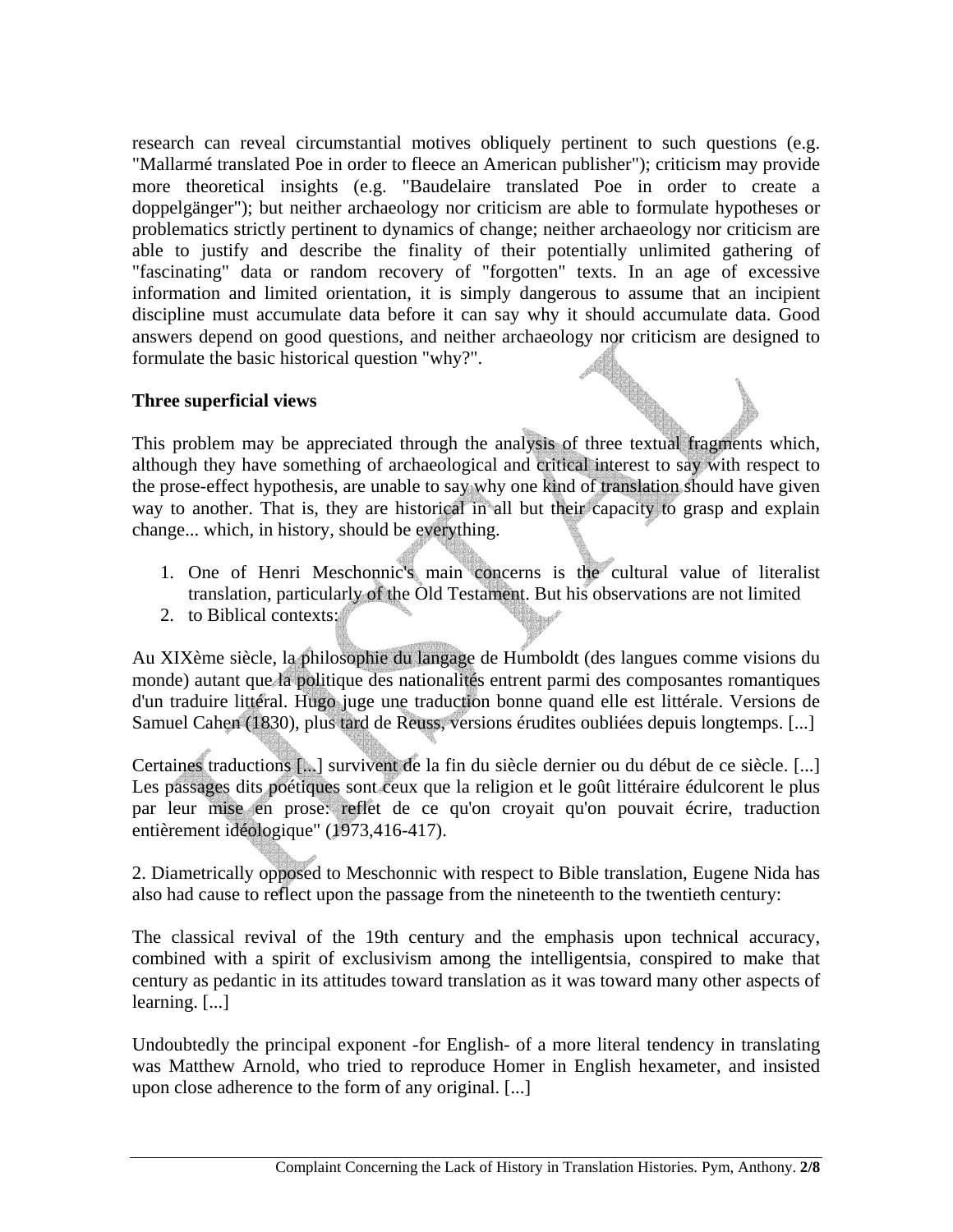The 20th century has witnessed a radical change in translation principles" (1964, 20-21).

Two otherwise opposed researchers thus both agree that the nineteenth century was an age of broadly literalist translation and that the twentieth century has seen the emergence of a less literalist tendency. The only difference is that whereas Meschonnic praises formal fidelity and regrets the prosification of verse forms, Nida believes that "in the translation of poetry one must abandon formal equivalence and strive for dynamic equivalence" (1964, 177). But this conflict strictly concerns criticism, not history.

3. James S. Holmes rejects such wilfully normative translation histories and instead proposes period models based on abstractly generated translation strategies, two of which are "mimetic form" (verse as verse; prose as prose) and "organicform" (TT form developed from the semantic material of ST). The historical projection pertinent to our hypothesis reads as follows:

The mimetic form tends to come to the fore among translators in a period when genre concepts are weak, literary norms are being called into question, and the target culture as a whole stands open to outside influences. Hence it is understandable that the mimetic form became the dominant metapoetic form during the nineteenth century. [...]

As fundamentally pessimistic regarding the possibilities of cross-cultural transference as the mimetic approach is fundamentally optimistic, the organic approach has naturally come to the fore in the twentieth century" (1970, 98).

Once again, a literalist nineteenth century is opposed to a non-literalist twentieth century. Although Holmes does at least offer some attempt at historical explanation -an apparently global change from optimism to pessimism-, he in fact goes no further than do Meschonnic or Nida towards describing a dynamic that might prove or disprove the prose-effect hypothesis. Like Meschonnic and Nida, his approach is only superficially historical and remains of mainly archaeological and critical interest.

#### **Evidence should be more than anecdotal**

It is remarkable that, although they have selected very different kinds of evidence as representative of the nineteenth century, the above writers all reach the same basic conclusion. Whether one looks at Humboldt, Arnold or "weak genre concepts", it seems that the nineteenth century must turn out literalist. Or is this merely a question of selective vision?

It is not difficult to question the massive epistemological homogeneity assumed by these approaches. Consider, for example, the fact that Wilhelm von Humboldt not only developed the idea that languages are different world views -as Meschonnic helpfully reminds us -but also saw prosification as part of the historical development of the human mind (1836, ccxlvii ff.) and, as a translator, in fact believed in the same principle of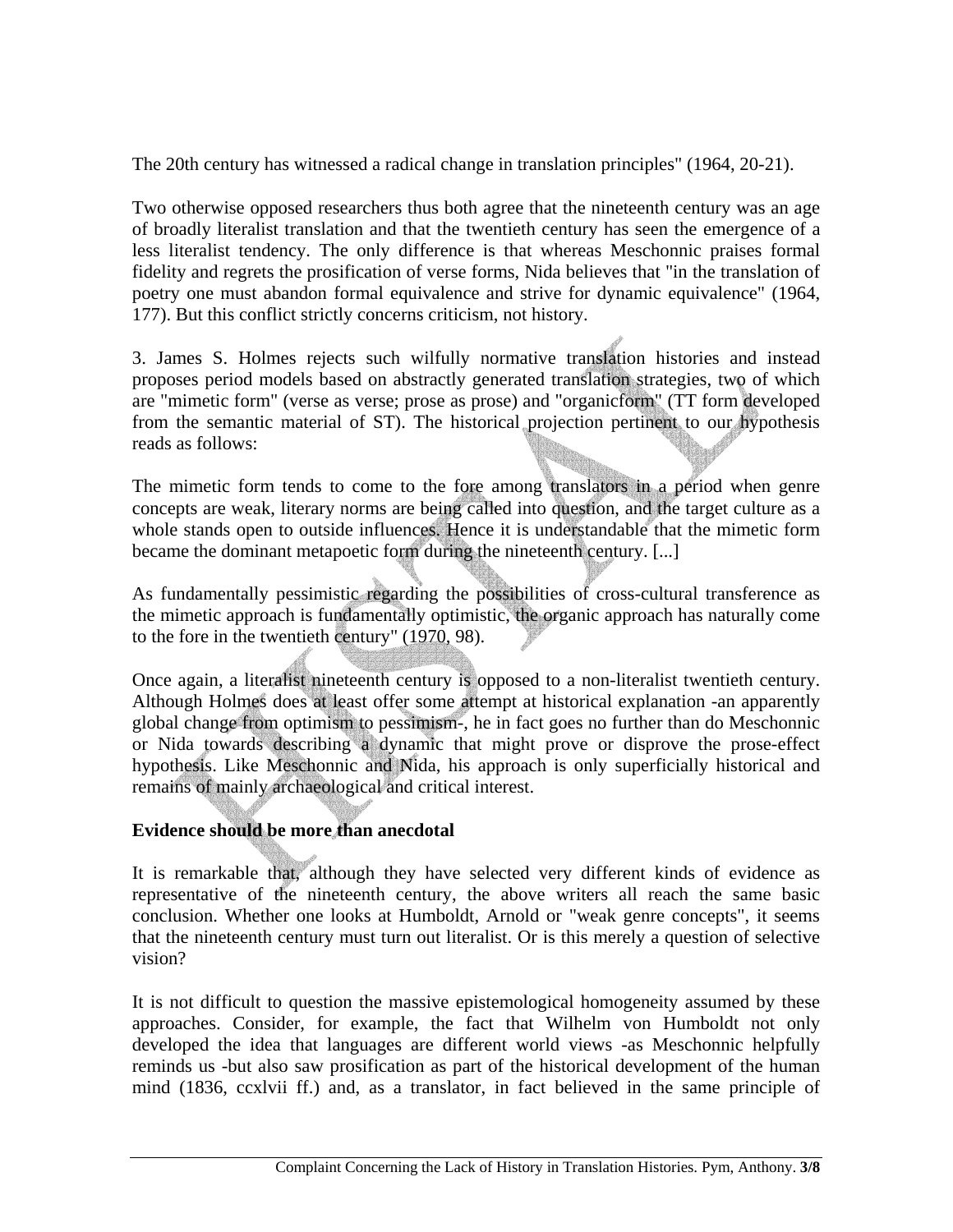"organic form" that Holmes attributes in the twentieth century (Vega Cernuda 1989, 203). Meschonnic's argument in favour of literalism merely repeats the reductive vision of Humboldt promoted by twentieth-century relativist linguistics, making a historically complex figure little more than an anecdotal footnote. Similarly, and even more blatantly, Nida's reference to Matthew Arnold's literalism conveniently fails to mention that Arnold's principles were formulated in the climate of debate which in 1861 opposed him to Francis Newman. It is not at all clear why Arnold should be more representative of 19th-century translating than might be Newman or indeed the general terms of their disagreement over how to translate Homer. In these two cases, as in countless others, it has been forgotten that theoretical notions are elaborated in situations of conflict or doubt -nobody writes a theory to state the obvious-, and that conflict and doubt require at least two opposed opinions. It is simply unhistorical -not to say undialectic- to suppose that one kind of translation or theory is immediately able to make all others disappear.

Faced with this problem, Holmes at least admits that his various models "must be viewed not solely as period forms, but also as literary constants which have continued to exert an influence long after their heyday" (1970, 99). This approach in fact accepts that almost everything is possible at almost any time and that historical research can thus only hope to explain phenomena of statistical concentration. Exceptions must be marginalized, and Holmes does indeed marginalize in order to protect his thesis of a literalist nineteenth century: in a footnote he claims that, within the context of the literary history of translation in the Western European languages, "the French, with their predilection for translations into prose, are something of an exception" (1970, 105). The majority rules, and translation archaeology is there to count the votes.

There are several things wrong with this democratic view of historical importance. First, since historical change is habitually motivated by discontent minorities, its dynamic tends to escape monolithic periodisations based on numerical majorities. Second, in the field of translation history, archaeological data are not passively numerical points but instead form actively directional lines: translations have a habit of going from and to specific times and places. In the case of the 19th-century, the concrete network formed by these lines is moreover of highly unequal distribution. The latter half of the century reveals a complex transfer pattern increasingly concentrated around Paris, with London as a second major centre up to about 1890 and Berlin-Vienna gaining in importance after that date (Pym 1988). This centralised network should be no surprise for Spanish comparatists, since it is well known that many Slavic, German, Scandinavian and even English-language texts reached Spanish through French. However, the central role played by Paris would perhaps surprise Holmes, who classifies French translation habits as merely exceptional. It should be stressed that, in a world of moving objects, some exceptions can exert considerable influence precisely to the extent that they are exceptionally central.

A basic distinction is to be made here between "through-translations", which occupy central positions in that they influence further translational receptions, and "terminal translations", which exert no such influence. Non-anecdotal translation history should be more concerned with locating through-translations than with comparing terminal translations, which is the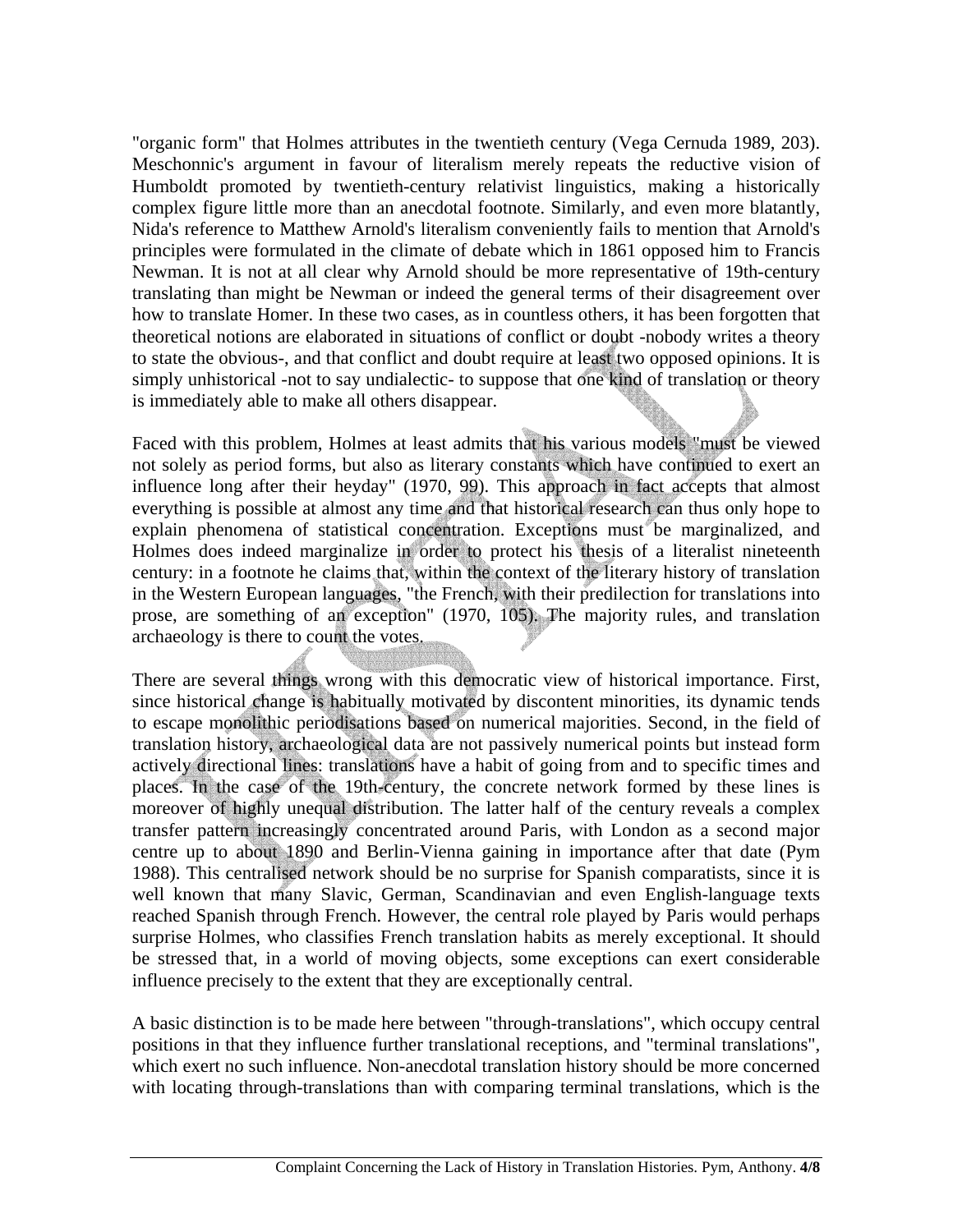business of translation criticism. A critic might remark, for example, that Poe's "The Raven" was translated into Spanish-American verse by Pérez Bonalde in 1887 and into Russian verse by Bal'mont in 1893. But having remarked this globe-spanning mimetic parallelism, the translation critic cannot construe this as evidence of any globally versifying strategy. After all, the most influential through-translations of Poe-Baudelaire's mid-century versions-were in prose, and it was in prose that Europeans came to see the American as something more than the jingle-jangle rhymer he remains for English readers. The textual parallelisms dealt with by critics are no more likely to guarantee historical importance than are the statistical majorities located by archaeology.

#### **Periodisation should not be arbitrary**

The end of a century undoubtedly exerts strange effects on cultural mentalities, but there is no reason to believe that people suddenly translate differently as soon as the big numbers change. The use of centuries as units of periodisation can only be useful as an arbitrary grid able to reveal processes of more determinate extension. This is the only sense in which the term "nineteenth-century translation" might correspond to a unitary entity, and then only as an initial way of approaching a more meaningful historical level.

When images of translation networks are pegged to two-dimensional grids formed by years and cities, they indicate, albeit roughly, their own spatial and temporal extensions. Nonarbitrary periodisation may thus come from the study of translational movements themselves, independently of centuries and political regimes. But the task is hazardous and ultimately depends on the nature of the problematic to be addressed, since it is materially impossible to locate and plot all the translations carried out in any modern period, and the texts to be dealt with must thus be pre-selected in terms of the historical hypotheses to be tested. When this is done for poetic translations into French, there appear to be two quite different periods for which the prose-effect hypothesis might empirically be justified.

The first, from 1780 to 1820, may fairly be described as Romantic in that it recuperated fragments of mostly Nordic or exotic epics and ballads; as Suzanne Bernard notes in her study of the poème en prose, these translations were in prose and constituted "un mouvement contre la versification polie stérile" (1959, 27). This period was also associated with a cult of pseudo-translations, of which the prose poem was itself an aesthetically equivalent form, "a reference to or translation of a poem that could have been written" (Scott 1976, 353; cf. also Bernard 340-342, 494, Bertrand 24 ff.). It is not difficult to see how prose translations came to play a key role in the development of the prose poem as a major move towards prosification.

The second period, between 1870 and the turn of the century, includes the influence of Baudelaire's translations of Poe, the impact of Wagnerian libretti translated by Dujardin and Chamberlain in 1885, and important poetic translations from English blank verse, not only by Laforgue but also by the French-Americans Viélé-Griffin and Merrill (Bernard 261ff, 538). These translational moments would have been considerably less important had they not been associated with considerable debate over the vers libre: when Mallarmé lectured in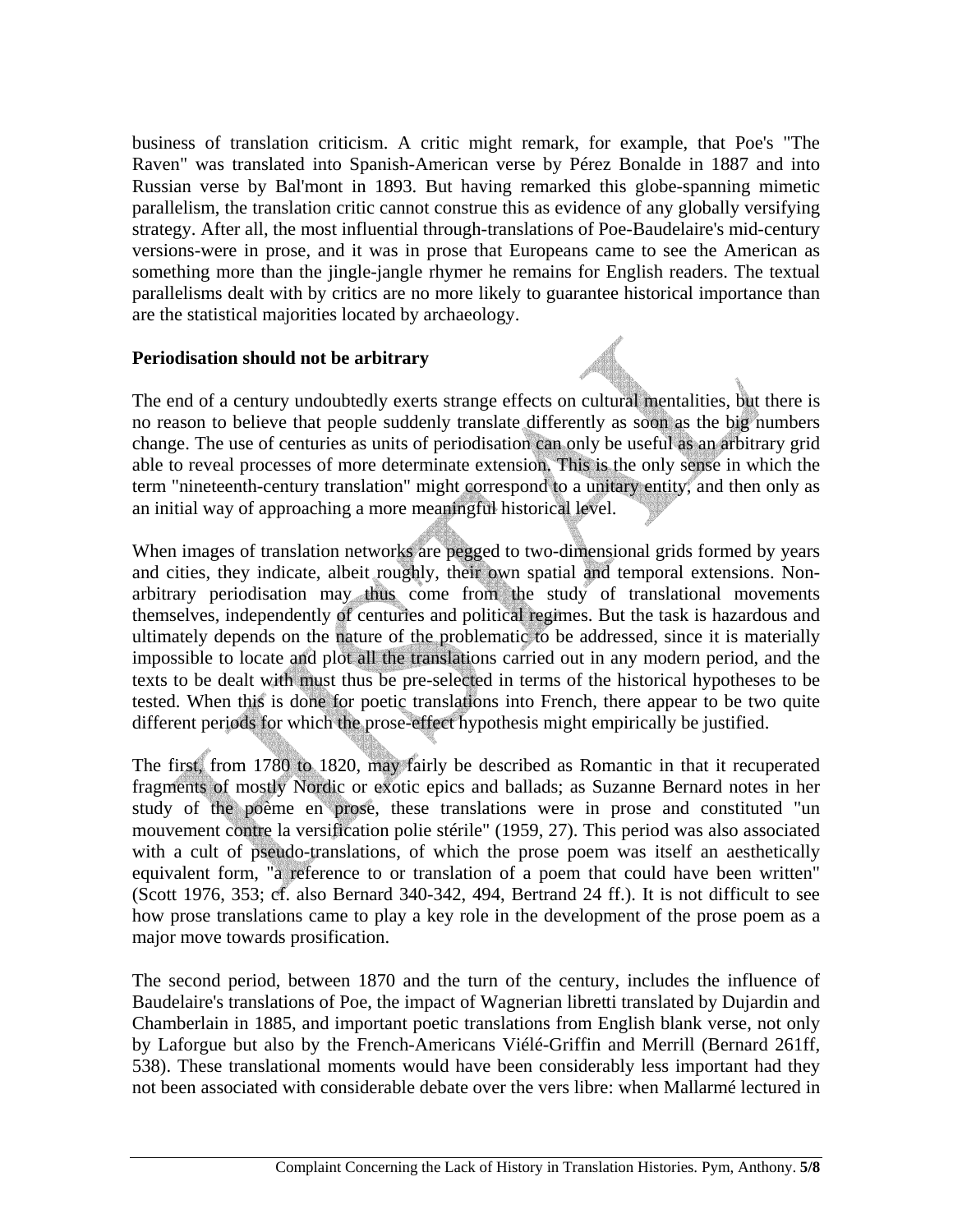Oxford, the most scandalous news he had for English ears was that "on a touché au vers"..., that the French had made an issue of the free verse forms the English had had for centuries. The peculiar thing was that the French were in fact very good at making an issue of the already acquired, and the aesthetic at the heart of prosification - that poetic form should ensue from content- was successfully transferred back into English through works like Merrill's Pastels in Prose (1890) and was to play a major role in the formation of Imagism, in Joyce's debt to Dujardin, in Pound and Eliot's appreciation of Corbière and Laforgue, and in the fact that a poet like Yeats could include a page of Pater's prose in the *Oxford Book of English Verse...* 

Such would be the rough outlines of two periods for which the prose-effect hypothesis might be justified and a relational process be described. Yet it cannot be denied that, between these periods, the fixed forms of the Parnasse and the Preraphaelites were firmly associated with literalist mimetic-form translation, and that this alternative aesthetic continued to exert an important influence through to the end of the century, especially on periphery of the literary network of the time. It is in terms of a kind of retarded mimesis that remarkable cases like the verse translations by Pérez Bonalde and Bal'mont are to be explained, and not through any assumption that periodisation should correspond to immediate homogeneity. Periods should be described as processes, and some processes take more than their theoretically allotted time and space to work themselves out.

## **Translations are not passive**

Of the three cited arguments, Holmes' is the only one to suggest any historical causality. There is, says Holmes, a relation between things like "weak genre concepts" and "mimeticform translation". Although the exact nature of this relation is far from clear, Holmes generally considers that "weak genre concepts" etc. were the historical conditions of "mimetic form translation" in the nineteenth century, and not vice versa. That is, translators worked in a certain way because certain conditions existed in the target cultures; Holmes does not consider the obverse possibility that the target cultures were as they were because of the way certain translators worked. Translations are in this way typically taken as data that need to be explained in terms of their historical context, and by commutation as data that can potentially shed light on that context. Thus, according to Antoine Berman, "la traduction est porteuse d'un savoir sui generis sur les langues, les littératures, les mouvements d'échange et de contact, etc." (1984, 290); or again, and more originally, according to Goethe "the relations between an original and a translation are those that most clearly express the relations between nation and nation" (cited ibid, 92). Translations are rumoured to "provide knowledge" or to "express relations"; they are seen as results for which the historian apparently has to locate explanatory conditions in the contextual languages, literatures or cultures. But surely no translation has ever been written exclusively for a future historian or to explain a target culture? Surely translators work not to express existing relations between cultures but rather to introduce new elements, to change at least one of the cultures and the perception of the other, and thus to alter existing intercultural relations? Surely translations are not just passive expressions of a stable world but also active transfers of knowledge and thus in themselves potential partial causes of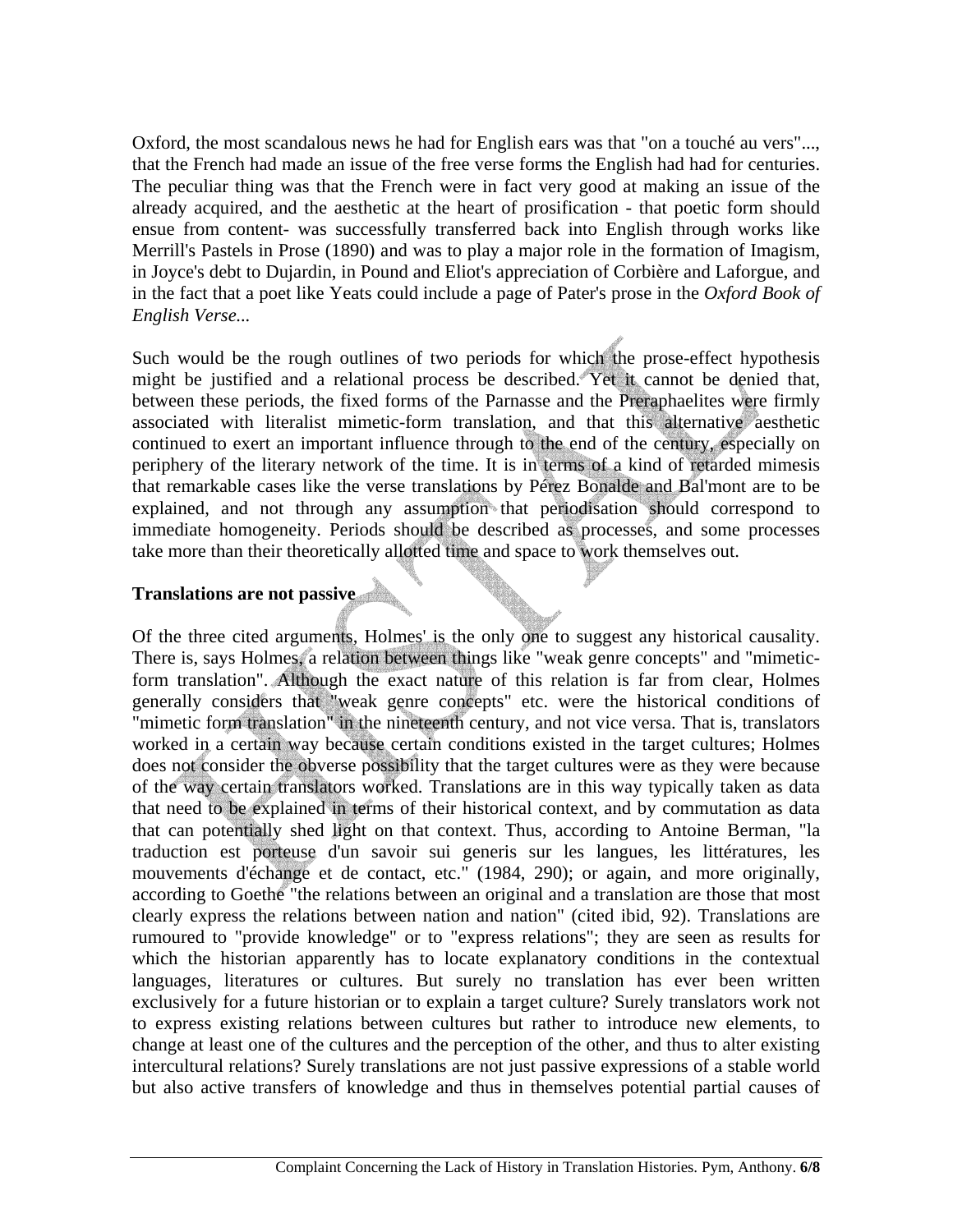wider historical changes...? But few researchers seem methodologically inclined to accept that translations actually do anything as historical acts.

The prose-effect hypothesis evidently ensues from an alternative view and probably errs by attributing excessive social power to translators. In a chicken-and-egg situation, it is senseless to talk about chickens as if there were no eggs, or about eggs as if there were no chickens. If prose translations stand in a causal relationship to prosification, this clearly does not mean that prosification was exclusively the result of prose translations, nor that a series of further factors could not in turn explain why such translations were under-taken. Translations cannot be seen as the sole agents of cultural change. But unless some degree of causality is admitted, historical research is methodologically unable to distinguish between important and trivial data, between theoretical declarations of intent and actual historical effects, nor between arbitrary and substantial periodisations. That is, if translations are assumed to be merely passive expressions of wider factors, they elude all the criteria by which propositions like the prose-effect hypothesis might be tested.

## **Complaint concerning the lack of history in translation histories**

The prose-effect hypothesis was not formulated with any specific reference to translation studies; it comes from my doctoral thesis, for which the disciplinary location was the sociology of literature. As a sociologist, I have come to translation history looking for research able to prove or disprove this and other curious intuitions. But although what I have so far found offers a certain aesthetic pleasure in its attention to details, it affords lamentably little practical insight and remains difficult to evaluate in an interdisciplinary context. I have suggested that this situation may be attributed to at least four epistemological shortcomings: (1) archaeological accumulation of data that respond to no explicitly formulated problematic, (2) dependence on anecdotal evidence, (3) arbitrary periodisation, and (4) reluctance to see translations as possible agents rather than expressions of historical change.

Although this critique has been formulated with respect to three very different researchers who are concerned with rather more than history and who merit far more respect than has been shown here, I believe that the epistemological shortcomings they enable us to identify are to be found in most of what are nowadays erroneously offered and accepted as historical approaches to translation.

#### **Works Cited**

Berman. Antoine (1984). *L'épreuve de l'étranger. Culture et traduction dans l'Allemagne romantique*, Paris: Gallimard.

Bernard. Suzanne (1959). *Le poème en prose de Baudelaire à nos jours*, Paris: Nizet.